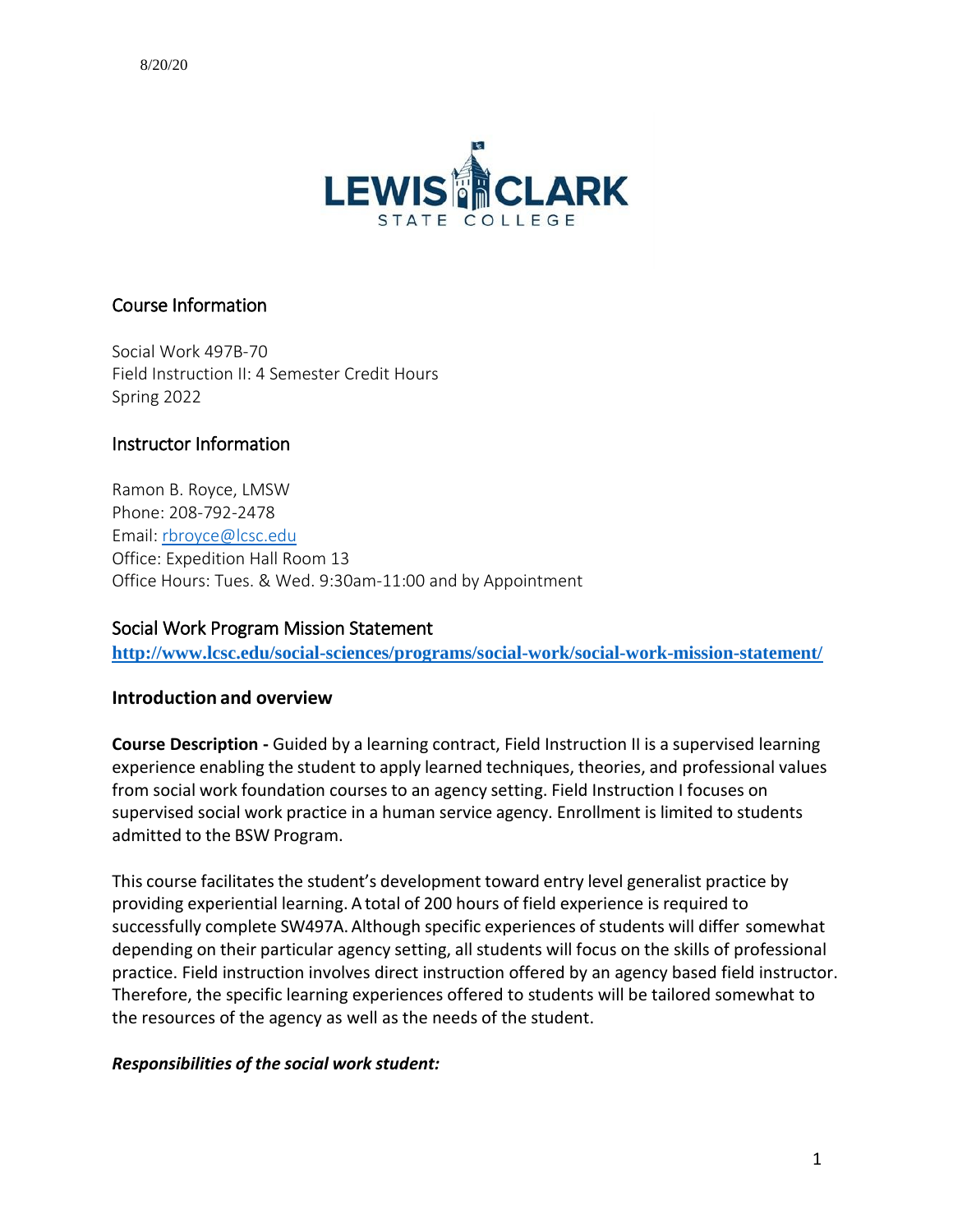Explicit responsibilities and related instructions are found in the Field Instruction Manual. If there are any questions about your internship as you move into the second semester, please address them immediately.

# **Purpose ofthe course in the curriculum**

The profession of social work has long recognized the importance of providing instruction in the field which includes an application of the skills and theories taught in the classroom. This course provides students an opportunity to practice professional social work in a controlled and planned setting.

# **EPAS competencies and core objectives**

 The Council on Social Work Education sets educational standards for all accredited social work programs. The 2015 Educational and Policy Accreditation Standards (EPAS) established 9 Core Competencies that social work students are expected to meet upon graduation from an accredited BSW Program. As a result of the focus on competency-based education, the faculty has identified within the LCSC curriculum where the Core Competencies and Practice Behaviors are addressed and measured. In senior seminar, during the course of the full year, students will demonstrate an understanding of each of the core competencies as outlined below. Please note that the Practice Behaviors are linked to the Course Objectives and Assignments.

### 2015 Social Work Competencies

- Competency 1: Demonstrate Ethical and Professional Behavior. Social Workers:
	- make ethical decisions by applying the standards of the NASW Code of Ethics, relevant laws and regulations, models for ethical decision-making, ethical conduct of research, and additional codes of ethics as appropriate to context (1.1);
	- use reflections and self-regulation to manage personal values and maintain professionalism in practice situations (1.2);
	- demonstrate professional demeanor in behavior; appearance; and oral, written, and electronic communication (1.3);
	- use technology ethically and appropriately to facilitate practice outcomes (1.4); and
	- use supervision and consultation to guide professional judgment and behavior (1.5).
- Competency 2: Engage Diversity and Difference in practice. Social Workers:
	- apply and communicate understanding of the importance of diversity and difference in shaping life experiences in practice at the micro, mezzo, and macro levels (2.1);
	- present themselves as learners and engage clients and constituencies as expert of their own experiences (2.2); and
	- apply self-awareness and self-regulation to manage the influence of personal biases and values in working with diverse clients and constituencies (2.3).
- Competency 3: Advance Human Rights and Social, Economic, and Environmental Justice. Social workers:
	- apply their understanding of social, economic, and environmental justice to advocate for human rights at the individual and system levels (3.1); and
	- engage in practices that advance social, economic, and environmental justice (3.2).
- Competency 4: Engage in Practice-informed Research and Research-informed Practice. Social workers: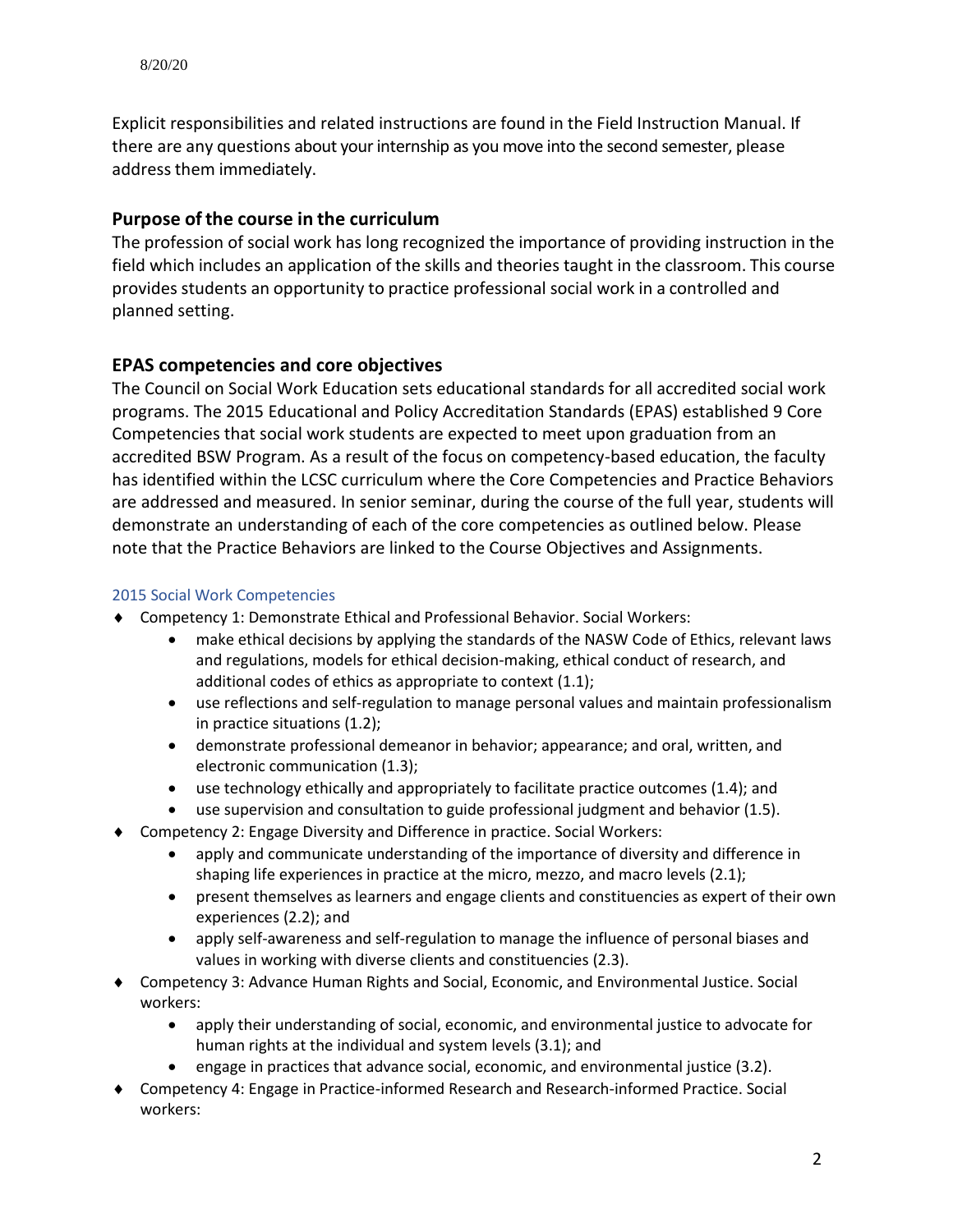- use practice experience and theory to inform scientific inquiry and research (4.1);
- apply critical thinking to engage in analysis of quantitative and qualitative research methods and research findings (4.2); and
- use and translate research evidence to inform and improve practice, policy, and service delivery (4.3).
- Competency 5: Engage in Policy Practice. Social workers:
	- identify social policy at the local, state, and federal level that impacts well-being, service delivery, and access to social services (5.1);
	- assess how social welfare and economic policies impact the delivery of and access to social services (5.2); and
	- apply critical thinking to analyze, formulate, and advocate for policies that advance human rights and social, economic, and environmental justice (5.3).
- Competency 6: Engage with Individuals, Families, Groups, Organizations, and Communities. Social workers:
	- apply knowledge of human behavior and the social environment, person-in- environment, and other multidisciplinary theoretical frameworks to engage with clients and constituencies (6.1); and
	- use empathy, reflection, and interpersonal skills to effectively engage diverse clients and constituencies (6.2).
- Competency 7: Assess Individuals, Families, Groups, Organizations, and Communities. Social workers:
	- collect and organize data, and apply critical thinking to interpret information from clients and constituencies 7.1);
	- apply knowledge of human behavior and the social environment, person-in- environment, and other multidisciplinary theoretical frameworks in the analysis of assessment data from clients and constituencies (7.2);
	- develop mutually agreed-on intervention goals and objectives based on the critical assessment of strengths, needs, and challenges within clients and constituencies (7.3); and
	- select appropriate intervention strategies based on the assessment, research knowledge, and values and preferences of clients and constituencies (7.4).
- Competency 8: Intervene with Individuals, Families, Groups, Organizations, and Communities. Social workers:
	- apply knowledge of human behavior and the social environment, person-in- environment, and other multidisciplinary theoretical frameworks in interventions with clients and constituencies (8.1);
	- use inter-professional collaboration as appropriate to achieve beneficial practice outcomes  $(8.2)$ ;
	- negotiate, mediate, and advocate with and on behalf of diverse clients and constituencies (8.3); and
	- facilitate effective transitions and endings that advance mutually agreed-on goals (8.4).
- Competency 9: Evaluate Practice with Individuals, Families, Groups, Organizations, and Communities. Social workers:
	- select and use appropriate methods for evaluation of outcomes (9.1);
	- apply knowledge of human behavior and the social environment, person-in environment, and other multidisciplinary theoretical frameworks in the evaluation of outcomes (9.2);
	- critically analyze, monitor, and evaluate intervention and program processes and outcomes (9.3); and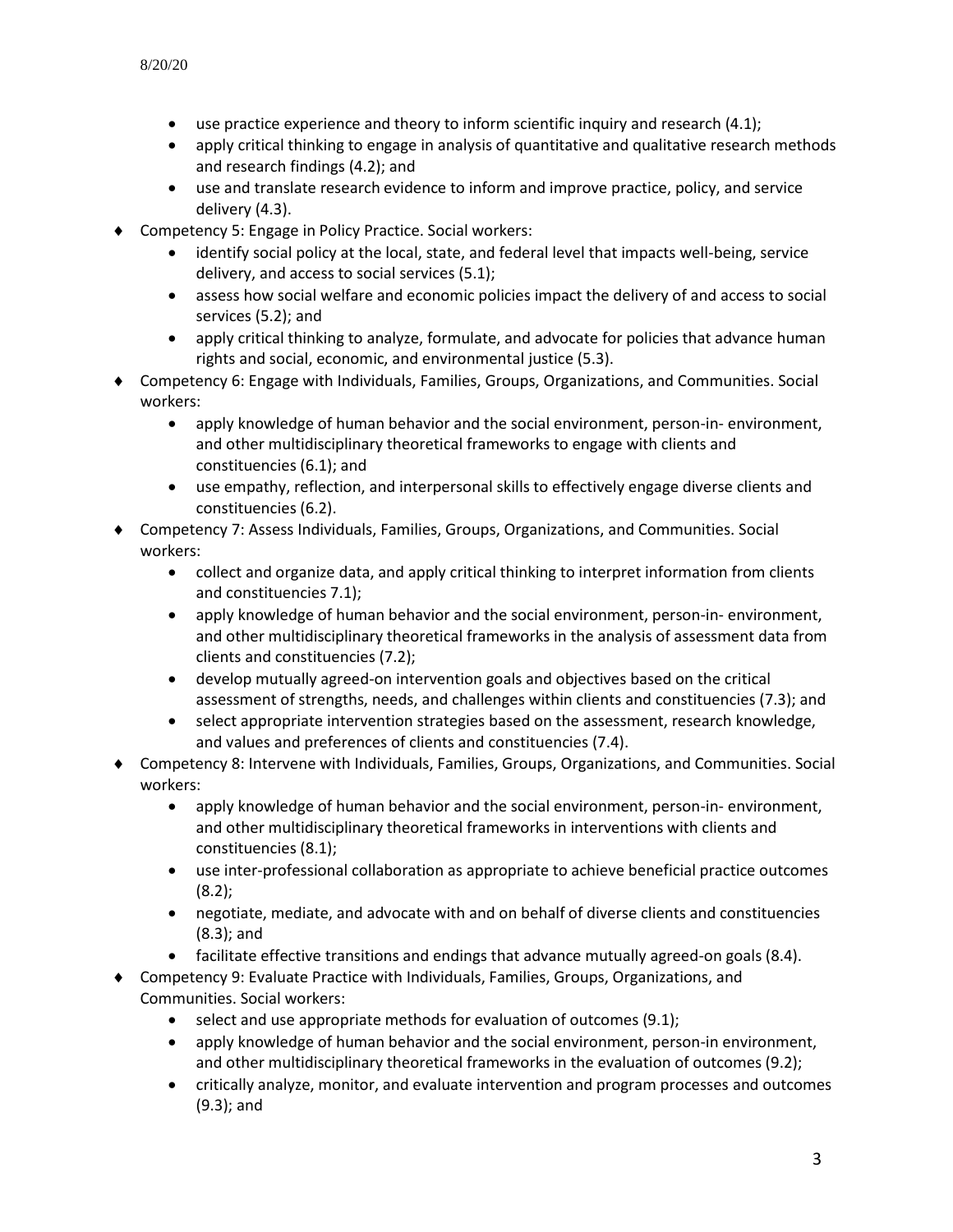apply evaluation findings to improve practice effectiveness at the micro, mezzo, and macro levels (9.4).

### Texts and Required Reading

Field Instruction Manual – This manual is available on-line: [www.lcsc.edu/socialwork,](http://www.lcsc.edu/socialwork) click on "field manual"

NASW. (2008) Code of Ethics of the national association of social workers. Available online: [www.naswdc.org/pubs/code/doce.asp.](http://www.naswdc.org/pubs/code/doce.asp) Or may be purchased from SOSW for \$5.00.

American Psychological Association. (2009). *Publication manual of the American Psychological Association* (6<sup>th</sup> ed.). Washington, DC: A.P.A.

# Teaching Methods/Class Climate

This course integrates the knowledge base and learning experiences of the total social work program. The course is taught primarily in tutorial fashion. Students in a professional program should conduct themselves as professionals. It is not acceptable to be late for field instruction except in unusual circumstances.

### Shared Client and Agency Information

In the classroom, students and professors will occasionally discuss clients and agencies. In these discussions, it is expected that information about clients and agencies should be disguised or eliminated if clients could be identified and that this information is to be held in confidence within the bounds of the Code of Ethics. You must disguise the identity of clients in written assignments including changing the name of the client.

# Class Grading Procedures

The Field Instruction grade will be Pass or Fail. The Agency Field Instructor will provide a suggested grade to the Field Liaison who will make the final decision of the student's earned grade. A student who fails the course will need to retake SW497A.

#### Academic Honesty and Plagiarism

Part of the mission of Lewis-Clark State College is to educate students to be ethical. Students share with the faculty the responsibility for academic honesty and integrity. The college expects its students to do their own academic work. In addition, it expects active participation and equitable contributions of students involved in group assignments. Violation of the Academic Integrity Statement, in whole or part, could result in an "F" grade for the course. The following acts of academic dishonesty are not acceptable:

- Cheating: using or attempting to use unauthorized materials, information, or study aids in any academic exercise (e.g., an exam).
- Fabrication: unauthorized falsification or invention of any information or citation in an academic exercise (e.g., a paper reference).